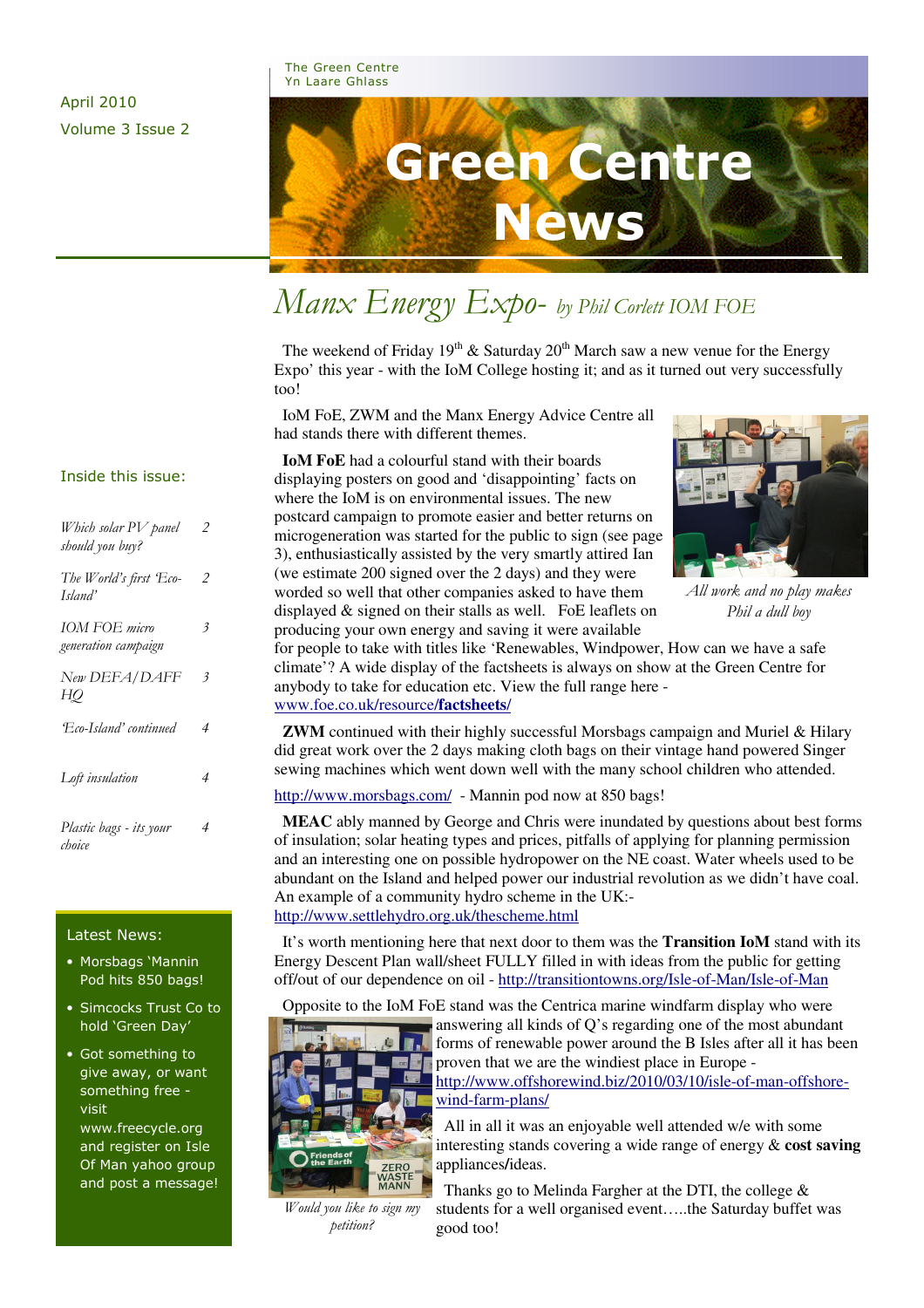

Will your PV panel enable you to cut the tie to the MEA?

#### There are 3 basic types of construction of PV panels currently available, though all use silicon—the same material used for transistors and integrated circuits

# Which Solar PV panel should you buy?

 Firstly PV stands for photovoltaic; that is the type of solar panel that produces electricity. When you consider buying some PV panels you soon see a rather confusing list of different types of PV panel. So what do these different types mean and which should you buy?

 There are 3 basic types of construction of PV panels currently available, though all use silicon - the same material used for transistors and integrated circuits.

Monocrystalline cells are cut from a single crystal of silicon - they are effectively a slice from a crystal. In appearance, it will have a smooth texture and you will be able to see the thickness of the slice. These are the most efficient and the most expensive to produce. They are also rigid and must be mounted in a rigid frame to protect them.

**Polycrystalline (or Multicrystalline)** cells are effectively a slice cut from a block of silicon, consisting of a large number of crystals. They have a speckled reflective appearance and again you can you see the thickness of the slice. These cells are slightly less efficient and slightly less expensive to produce than monocrystalline cells and again need to be mounted in a rigid frame.

**Amorphous** (or thin-film) cells are manufactured by depositing a thin film of amorphous (non crystalline) silicon onto a wide choice of surfaces. These are the least efficient and least expensive to produce of the three types. Due to the amorphous nature of the thin layer, it is flexible, and if manufactured on a flexible surface, the whole solar panel can be flexible.

 Monocrystalline solar panels will be the most efficient (and therefore use the smallest area for an equivalent output) but will be the most expensive to buy. Thin film panels will be the cheapest to buy but will need the largest area of panels to get the same output as the Monocrystalline panels. Polycrystalline panels are the middle ground in area used for the equivalent output and cost.

 Panels based on other chemistries are under development: Cadmium telluride and copper indium diselenide panels may well appear in production soon. Research is being conducted on using the photosynthesis effect that plants use to convert sunlight to useful forms of energy and on the use of photosensitive dyes that can be screen printed onto a substraight. However, you are unlikely to come across technologies other than silicon for the time being.

Article provided by George Fincher MEAC

## The World's First 'Eco-Island' by Muriel Garland ZWM

 A small island off the coast of England aims to be the world's first eco island. No it's not the Isle of Man unfortunately, but the Isle of Wight, with a population of 142,00 and measuring 23 miles by 13. The island has announced a programme of actions, which could give that island the lowest carbon footprint in England. This will be done by harnessing the maximum amount of energy from renewable sources and by creating some of the most energy efficient housing in Britain.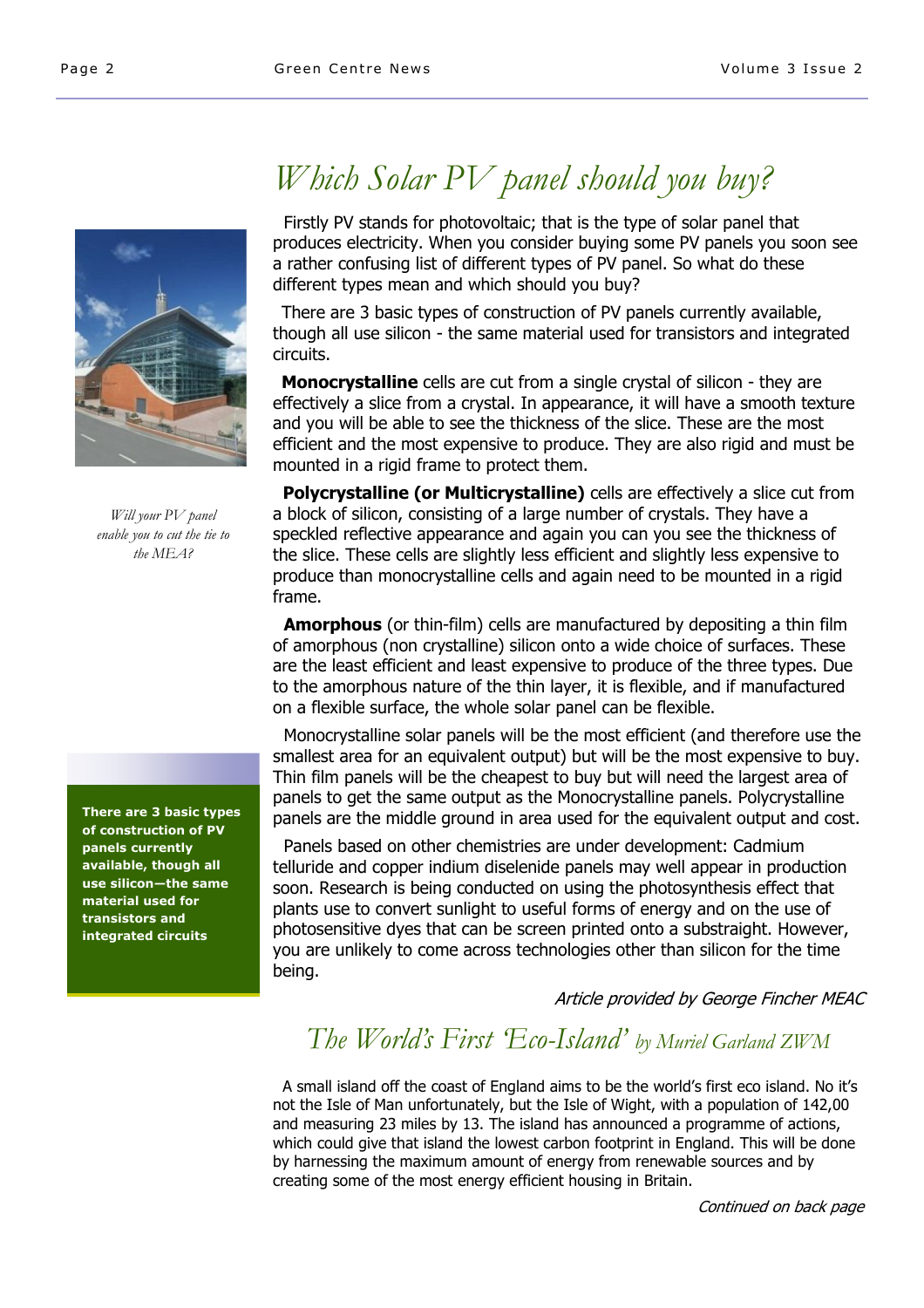# IOM FOE Microgeneration campaign

Last year Isle of Man Friends of the Earth campaigned successfully for a renewable electricity tariff. The MEA promised to take the campaign message on board and an announcement's expected in summer 2010. This year IoM FoE are campaigning on microgeneration.

 Microgeneration's is great because it's a straight forward way for ordinary people to radically cut their CO2 emissions and reduce their impact on climate change. In addition, it reduces pressure on the grid, and makes people more aware of their energy consumption.

Most microgenerators are just normal folk. But schools, farms, churches, & clubs could also generate their own electricity. To do this they would use small scale wind turbines, solar panels, waterwheels, biomass, geothermal devices or other equipment.

 While this sounds good, there are two problems. First, imagine you have a small

wind turbine. The wind blows at night even though you're asleep - so what do you do with the surplus electricity? Selling excess power to the grid helps create extra electricity for the Island - it also helps pay for the turbine. But to make microgeneration affordable the grid needs to pay a fair price for the excess electricity they buy. *In the UK excess energy can be sold to the grid for around 30p/kWh. Here the MEA pays just 4p/kWh.* 

 Secondly, other potential microgenerators are put off because of the time it takes to get planning permission. As part of DLGE's planning changes IoM FoE hope microgeneration devices will become 'permitted developments', so that more people will consider generating their own electricity.

 For more information, and to register you support for the campaign, please visit http://www.foe.org.im and follow the links. You'll also find a whole raft of other useful info, links and tips on the IoM FoE site.



Make sure you obtain a postcard, sign it and send it in!

## Thie Slieau Whallian government's first 'green' HQ

Placing a new boiler 185 metres away from the building it's heating is not logical.

 That's what I thought before visiting Thie Slieau Whallian, the new headquarters of The Department of Agriculture, Fisheries and Forestry (now part of Dept. Environment, Food & Agriculture) in St Johns.

 The biomass boiler is sited some distance away at the Saw Mill and not only heats the impressive HQ but also the mill buildings and existing Forestry Division offices. The fuel, wood chips, is created on site from the waste products of the mill; thus reducing 'fuel miles'.

 As the interconnecting heating pipes were already in place it was sensible to use them for the upgraded heating system, especially as it has proved possible to limit the heat loss of the hot water flow to only half a degree over the whole distance.

 It is indeed impressive to see a locally grown carbon neutral fuel being created from off-cuts and burned in a modern highly efficient, computer controlled biomass boiler.

 The building, designed by Ashley Petit Architects, is in itself an impressive and imposing building, with a large use of wood and glass to give a bright and airy feel to the offices. It's a shame though the wood used in construction had to be imported; but nevertheless it is probably a far more sustainable building than nearly all other government buildings. Let's hope it is a mark of things to come.



The fuel for the boiler, wood chips, is created on site from the waste products of the mill; thus reducing 'fuel miles'

Not only does it power the HQ but also the Saw Mill and existing offices

Article by Roger Tomlinson